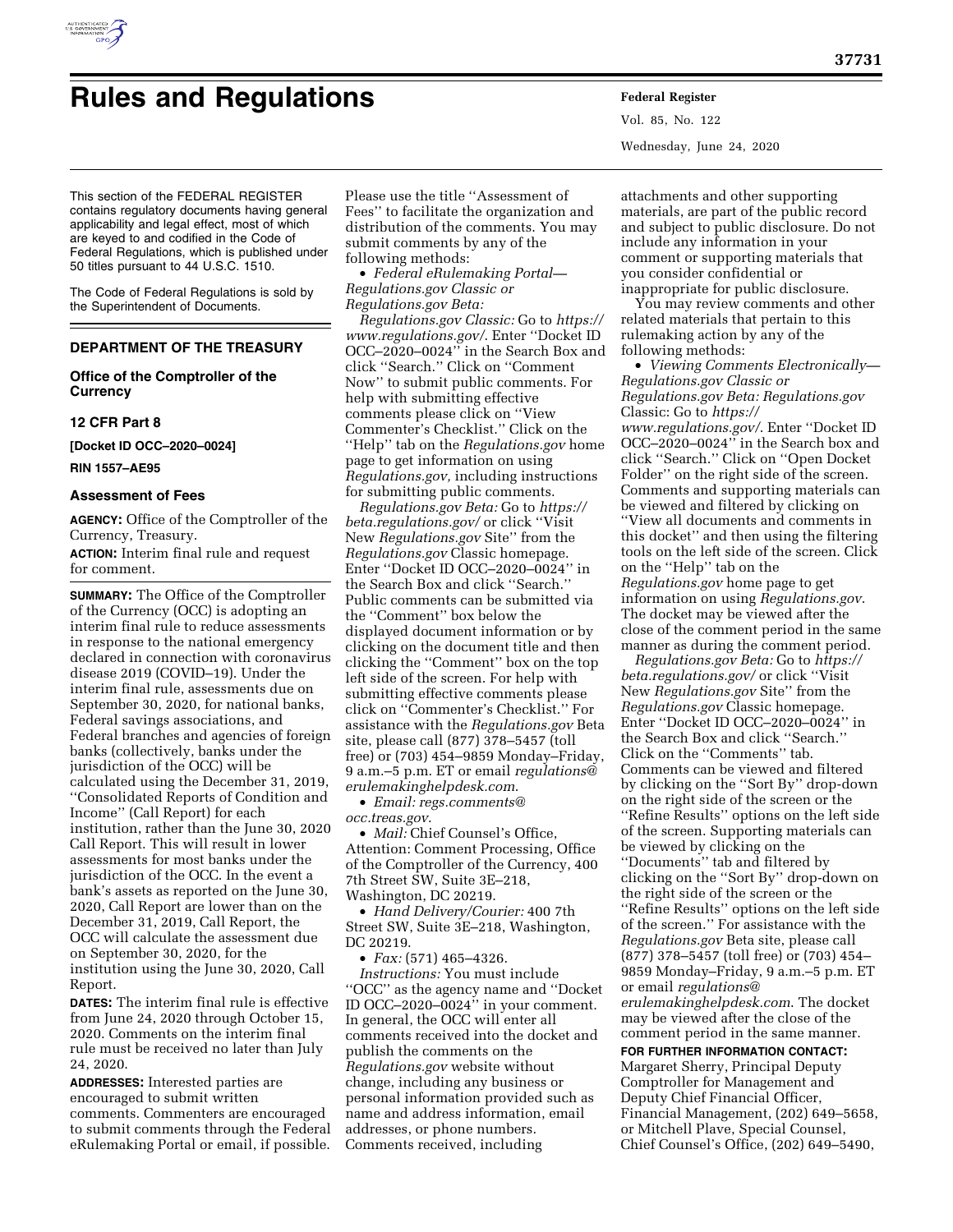for persons who are deaf or hard of hearing, TTY, (202) 649–5597.

# **SUPPLEMENTARY INFORMATION:**

## **I. Background**

The National Bank Act<sup>1</sup> and the Home Owners' Loan Act 2 authorize the Comptroller to recover the costs of the OCC's operations through assessments, fees, and other charges on banks under the jurisdiction of the OCC.3 In setting assessments, the Comptroller has broad authority to consider variations among institutions, including the nature and scope of the activities of the entity, the amount and type of assets that the entity holds, the financial and managerial condition of the entity, and any other factor the Comptroller determines is appropriate.4

The OCC collects assessments from banks under its jurisdiction in accordance with 12 CFR part 8. Under part 8, the base assessment for banks is calculated using a table with eleven categories, or brackets, each of which comprises a range of asset-size values. The assessment for each bank is the sum of a base amount, which is the same for every bank in its asset-size bracket, plus a marginal amount, which is computed by applying a marginal assessment rate to the amount in excess of the lower boundary of the asset-size bracket.5 The marginal assessment rate declines as asset size increases, reflecting economies of scale in bank examination and supervision.

The OCC's annual Notice of Office of the Comptroller of the Currency Fees and Assessments (Notice of Fees) sets forth the marginal assessment rates applicable to each asset-size bracket for each year, as well as other assessment components and fees. Under part 8, the OCC may adjust the marginal rates to account for inflation through the annual Notice of Fees.6 The OCC also has the discretion under part 8 to adjust marginal rates by amounts other than inflation.7 The OCC may issue an interim or amended Notice of Fees if the Comptroller determines that it is

necessary to revise assessments to meet the OCC's supervisory obligations.8

Under 12 CFR 8.2, the OCC collects assessments on a semiannual basis, with fees due by March 31 and September 30 (payment due dates) of each year for the six-month period beginning on January 1 and July 1 before each payment due date.9 Each semiannual assessment is based upon the total assets shown in the institution's most recent Call Report preceding the payment date.

#### **II. Description of the Interim Final Rule**

COVID–19 has significantly affected financial institutions, businesses, and consumers. In light of the adverse economic effect of the extraordinary measures that have been taken to limit the public health impacts of the COVID– 19 pandemic, the OCC is issuing this interim final rule to reduce assessments for the upcoming semiannual assessment. Under the interim final rule, which amends 12 CFR part 8, the OCC will calculate assessments due on September 30, 2020, using Call Report assets as of December 31, 2019, rather June 30, 2020. The use of December 31, 2019, Call Report assets will result in reduced assessments for most banks. If an institution's June 30, 2020, Call Report assets are lower than the institution's assets as reported on December 31, 2019, the OCC will use the June 30, 2020, Call Report for calculation of the institution's assessment.

The interim final rule will expire after the collection of assessments on September 30, 2020. Thereafter, semiannual assessments will be based on the total assets shown in each institution's most recent Call Report preceding the payment date.

The OCC seeks comment on all aspects of this interim final rule.

## **III. Administrative Law Matters**

*A. Administrative Procedure Act* 

The OCC is issuing this interim final rule without prior notice and the opportunity for public comment and the delayed effective date ordinarily prescribed by the Administrative Procedure Act (APA).10 Pursuant to section 553(b)(B) of the APA, general notice and opportunity for the public to comment are not require with respect to a rulemaking when an ''agency for good cause finds (and incorporates the finding and a brief statement of reasons therefor in the rules issued) that notice and public procedure thereon are

impracticable, unnecessary, or contrary to the public interest.'' 11

The OCC believes that the public interest is best served by implementing the interim final before the next assessment collection. As discussed above, COVID–19 has significantly affected global economic activity. The reduction of assessments for banks under the jurisdiction of the OCC will reduce burden during this period. Issuance of an interim final rule will provide for expedited implementation of the assessment change and permit the OCC to timely issue an amended Notice of Fees, which will implement the assessment change for the semiannual assessment due on September 30, 2020.12 For these reasons, the OCC believes that there is good cause consistent with the public interest to issue the interim final rule without advance notice and comment.13

The APA also requires a 30-day delayed effective date, except for (1) substantive rules which grant or recognize an exemption or relieve a restriction; (2) interpretative rules and statements of policy; or (3) as otherwise provided by the agency for good cause.14 Because the rule grants an exemption, the interim final rule is exempt from the APA's delayed effective date requirement.15 Additionally, the OCC finds good cause to publish the interim final rule with an immediate effective date for the same reasons set forth above. While the OCC believes that there is good cause to issue the rule without advance notice and comment and with an immediate effective date, the OCC is interested in the views of the public and requests comment on all aspects of the interim final rule.

#### *B. Congressional Review Act*

For purposes of Congressional Review Act, the Office of Management and Budget (OMB) makes a determination as to whether a final rule constitutes a ''major'' rule.16 If a rule is deemed a ''major rule'' by the OMB, the Congressional Review Act generally provides that the rule may not take effect until at least 60 days following its publication.17

The Congressional Review Act defines a ''major rule'' as any rule that the Administrator of the Office of Information and Regulatory Affairs of

- 14 5 U.S.C. 553(d).
- 15 5 U.S.C. 553(d)(1).
- 16 5 U.S.C. 801 *et seq.*

17 5 U.S.C. 801(a)(3).

<sup>1</sup>Revised Statutes of the United States, Title LXII, 12 U.S.C. 1 *et seq.* 

<sup>2</sup>The Home Owners' Loan Act, 12 U.S.C. 1461 *et seq.* 

<sup>3</sup> 12 U.S.C. 16, 481, 482, 1467.

<sup>4</sup> 12 U.S.C. 16. *See also* 12 U.S.C. 1467 (providing that the Comptroller has the authority to recover costs of examination of federal savings associations ''as the Comptroller deems necessary or appropriate.'').

<sup>5</sup> 12 CFR 8.2(a). Only the total domestic assets of federal branches and agencies are subject to assessment. 12 CFR 8.2(b)(2).

<sup>6</sup> 12 CFR 8.2(a)(4).

<sup>7</sup> *Id.* 

<sup>8</sup> 12 CFR 8.8(b).

<sup>9</sup> 12 CFR 8.2(a) and 8.2(b)(1).

<sup>10</sup> 5 U.S.C. 553.

<sup>11</sup> 5 U.S.C. 553(b)(B).

<sup>12</sup> 12 CFR 8.8. An amended Notice of Fees becomes effective 30 days after issuance. *Id.* 8.8(b). 13 5 U.S.C. 553(b)(B); 553(d)(3).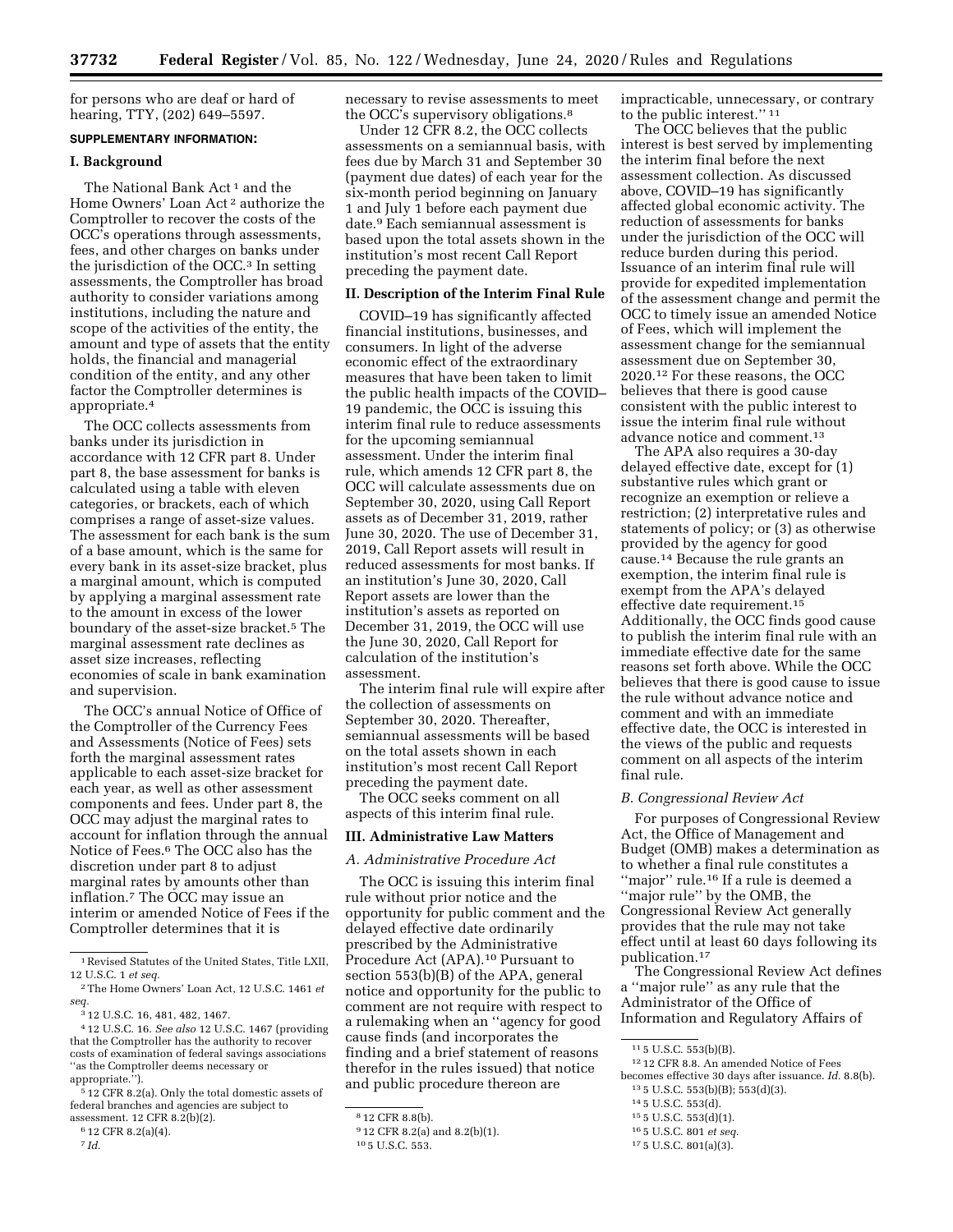the OMB finds has resulted in or is likely to result in (A) an annual effect on the economy of \$100,000,000 or more; (B) a major increase in costs or prices for consumers, individual industries, Federal, State, or local government agencies or geographic regions, or (C) significant adverse effects on competition, employment, investment, productivity, innovation, or on the ability of United States-based enterprises to compete with foreign based enterprises in domestic and export markets.18

For the same reasons set forth above with respect to APA requirements, the OCC is adopting the interim final rule without the delayed effective date generally prescribed under the Congressional Review Act. The delayed effective date required by the Congressional Review Act does not apply to any rule for which an agency for good cause finds (and incorporates the finding and a brief statement of reasons therefore in the rule issued) that notice and public procedure thereon are impracticable, unnecessary, or contrary to the public interest.19 Because the interim rule will reduce assessments and provide relief to institutions during the financial stress introduced by the measures taken to limit the public health risks of the COVID–19 pandemic, the OCC believes that delaying the rule would be contrary to the public interest.

As required by the Congressional Review Act, the OCC will submit this interim final rule and other appropriate reports to Congress and the Government Accountability Office for review.

#### *C. Paperwork Reduction Act*

In accordance with the requirements of the Paperwork Reduction Act of 1995 (PRA),20 the OCC may not conduct or sponsor, and a respondent is not required to respond to, an information collection unless it displays a currently valid OMB control number. The OCC has reviewed this interim final rule and determined that it would not introduce any new or revise any collection of information pursuant to the PRA. Therefore, no submissions will be made to OMB.

#### *D. Regulatory Flexibility Act Analysis*

The Regulatory Flexibility Act (RFA) 21 generally requires that an agency to consider whether a proposed rule will have a significant economic impact on a substantial number of small

entities.22 The RFA applies only to rules for which an agency publishes a general notice of proposed rulemaking pursuant to  $5$  U.S.C.  $553(b)$ .<sup>23</sup> As discussed above, consistent with section 553(b)(B) of the APA, the OCC has determined for good cause that general notice and opportunity for public comment is unnecessary, and, therefore, the OCC is not issuing a notice of proposed rulemaking. Accordingly, the OCC has concluded that the RFA's requirements relating to initial and final regulatory flexibility analysis do not apply.

Nevertheless, the OCC seeks comment on whether, and the extent to which, the interim final rule would affect a significant number of small entities.

# *E. Riegle Community Development and Regulatory Improvement Act of 1994*

Pursuant to section 302(a) of the Riegle Community Development and Regulatory Improvement Act  $(RCDRIA),<sup>24</sup>$  in determining the effective date and administrative compliance requirements for new regulations that impose additional reporting, disclosure, or other requirements on insured depository institutions (IDIs), the OCC must consider, consistent with the principle of safety and soundness and the public interest, any administrative burdens that such regulations would place on depository institutions, including small depository institutions, and customers of depository institutions, as well as the benefits of such regulations. In addition, section 302(b) of RCDRIA requires new regulations and amendments to regulations that impose additional reporting, disclosure, or other new requirements on IDIs generally to take effect on the first day of a calendar quarter that begins on or after the date on which the regulations are published in final form, with certain exceptions, including for good cause.25 The interim final rule would not impose any additional reporting, disclosure, or other new requirements on IDIs. Therefore, for the reasons described above, the OCC finds good cause exists under section 302 of RCDRIA to publish this interim final rule with an immediate effective date. As such, the interim final rule will be effective on June 24, 2020.

Nevertheless, the OCC seeks comment on RCDRIA.

## *F. Use of Plain Language*

Section 722 of the Gramm-Leach-Bliley Act 26 requires the Federal banking agencies to use plain language in all proposed and final rules published after January 1, 2000. The OCC has sought to present the interim final rule in a simple and straightforward manner. The OCC invites comment on whether there are additional steps it could take to make the rule easier to understand. For example:

• Have we organized the material to suit your needs? If not, how could this material be better organized?

• Are the requirements in the regulation clearly stated? If not, how could the regulation be more clearly stated?

• Does the regulation contain language or jargon that is not clear? If so, which language requires clarification?

• Would a different format (grouping and order of sections, use of headings, paragraphing) make the regulation easier to understand? If so, what changes to the format would make the regulation easier to understand? What else could we do to make the regulation easier to understand?

# *G. OCC Unfunded Mandates Reform Act of 1995 Determination*

Consistent with the Unfunded Mandates Reform Act of 1995 (UMRA), 2 U.S.C. 1531 *et seq.,* the OCC typically prepares a budgetary impact statement before promulgating a rule that includes a Federal mandate that may result in the expenditure by State, local, and tribal governments, in the aggregate, or by the private sector, of \$100 million or more in any one year. However, UMRA does not apply to final rules for which a general notice of proposed rulemaking was not published.27 Therefore, because the OCC has found good cause to dispense with notice and comment for this interim final rule, the OCC has not prepared a budgetary impact statement for this interim final rule.

## **List of Subjects in 12 CFR Part 8**

Assessments, Federal branches and agencies, National banks, Reporting and recordkeeping requirements, Savings associations.

<sup>18</sup> 5 U.S.C. 804(2).

<sup>19</sup> 5 U.S.C. 808(2).

<sup>20</sup> 44 U.S.C. 3501–3521.

<sup>21</sup>U.S.C. 601 *et seq.* 

<sup>22</sup> 5 U.S.C. 604. Under regulations issued by the Small Business Administration, a small entity includes a depository institution, bank holding company, or savings and loan holding company with total assets of \$600 million or less and trust companies with total assets of \$41.5 million or less. *See* 13 CFR 121.201.

<sup>23</sup> 5 U.S.C. 604(a).

<sup>24</sup> 12 U.S.C. 4802(a).

<sup>25</sup> 12 U.S.C. 4802.

<sup>26</sup> 12 U.S.C. 4809.

<sup>27</sup>*See* 2 U.S.C. 1532(a).